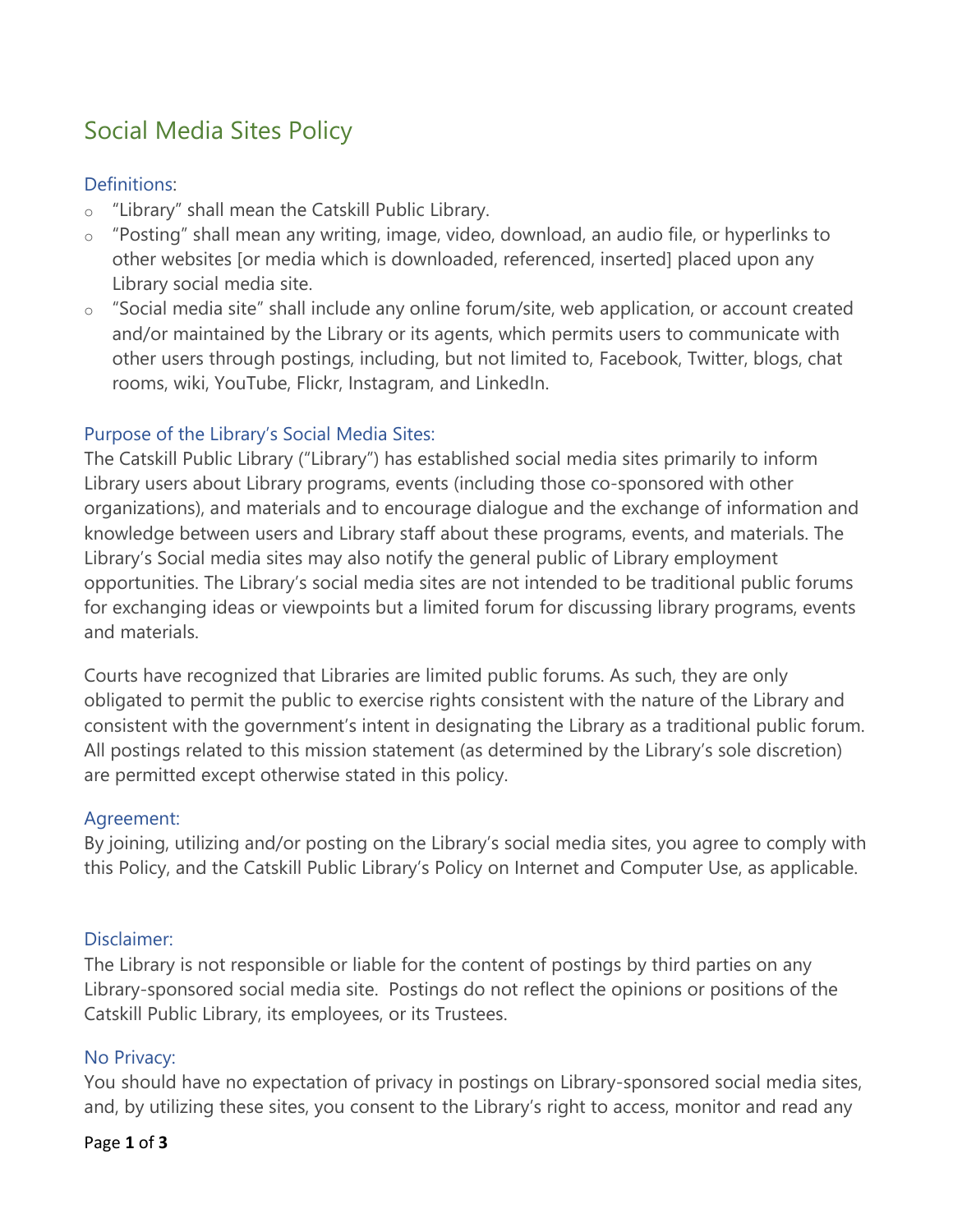postings on the sites. The Library's social media sites may be considered public records under NYS Public Records laws. If requested, the Library must disclose public records to third party requestors unless certain exemptions apply. The Library in its sole discretion shall determine whether postings on its social media websites are public records and whether exemptions from disclosure apply.

## Ownership:

By posting on the Library's social media sites, you give the Library permission to use your name, profile picture, and the content of any posting you make without compensation to you or liability on the part of the Library. This permission ends when you delete your posting.

## Postings:

The purpose of the Library's social media sites is to inform Library users about educational opportunities, library programs, events (including those co-sponsored with other organizations) and materials, and to encourage dialogue and the exchange of information and knowledge between users and Library staff about these programs, events and materials. Accordingly, any postings inconsistent with this stated purpose may be removed as determined by the Library's sole discretion. Examples of postings not permitted include, but are not limited to:

- 1. Advertisements;
- 2. Spam;
- 3. Postings that contain obscene matter;
- 4. Disparaging, harassing, abusive, profane or offensive postings;
- 5. Postings that are hateful, threatening, pornographic, that contain graphic or gratuitous violence;
- 6. Potentially libelous or defamatory postings;
- 7. Postings that contain privileged, proprietary, or confidential information about any person, business, or entity, including, without limitation, patrons, vendors, the Library or Library partners;
- 8. Postings that violate or potentially violate local, state, or federal laws, including, without limitation, intellectual property and copyright laws;
- 9. Postings that discriminate based on race, color, religion, national origin, sex, handicap, age, sexual orientation, creed, or ancestry;
- 10. Postings that are sexually harassing include epithets, slurs, negative stereotyping, sexual rumors that show hostility toward individuals based on gender, derogatory comments about individuals' body or appearance, and unwelcome sexual compliments, innuendos, suggestions, or jokes.
- 11. Postings that promote alcoholic beverages, cigarettes or other tobacco products, or any illegal product, service, or activity;